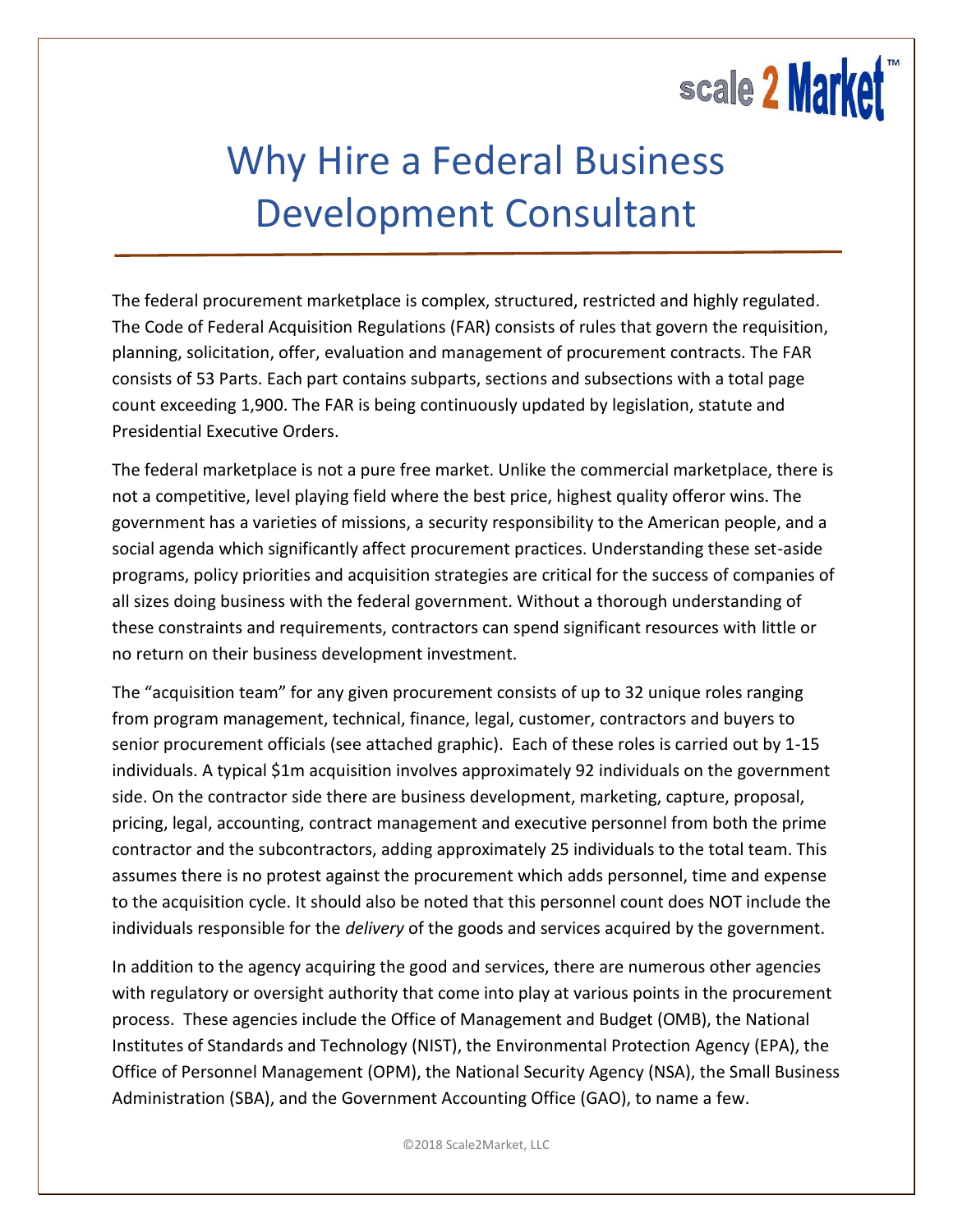

The Federal Register indicates there are over 430 federal departments, agencies, sub agencies in the federal government that acquire products and services equal to approximately \$500b annually. On any given day, there are over 2,000,000 active solicitations in various stages, being managed by federal agencies. There is no single source of information about these solicitations. Vendors must pore over multiple data bases, documents and websites to analyze, understand, plan for and respond adequately to the government's needs.

In addition to the sheer vastness, dynamism and complexity of the formal federal procurement marketplace, there are unwritten rules of engagement, cultural idiosyncrasies that vary among agencies, and an entrenched "ecosystem" within each agency comprised of prime contractors, subcontractors, lobbyists, suppliers and elected officials, among other players, in addition to the layers of government stakeholders.

However, there are best practices for winning profitable federal contracts borne through years of study and practical experience with one of the world's largest bureaucracies.

## **Rationale**

Large businesses spend considerable resources to understand and influence the buying habits of their targeted agencies. Small businesses can rarely afford to hire these experienced personnel full time. Therefore, good federal business development consultants, available on a part time basis, can be an invaluable resource by:

- Applying experiences with a large number of agencies.
- Leveraging the best, proven practices of other companies throughout the federal contracting industry so companies don't have to guess or experiment with a variety of costly approaches to grow revenue.
- Providing efficient access to and analysis of data on federal buying patterns, opportunities and forecasts to objectively inform decision making and provide business development plan validation.
- Objectively researching federal market demand for the company's services and recommending alternatives or adjustments to offerings as necessary, to better position the company to compete and win upcoming contracts.
- Using their unique professional skills, experiences and abilities in the federal marketplace to develop a customized, data-informed business development (and marketing) framework and discipline that improves contract win rates.
- Providing adhoc professional resources to assist with critical, time consuming ongoing business development practices such as hiring, setting goals, coaching staff and executives, analyzing upcoming opportunities, developing teaming relationships,